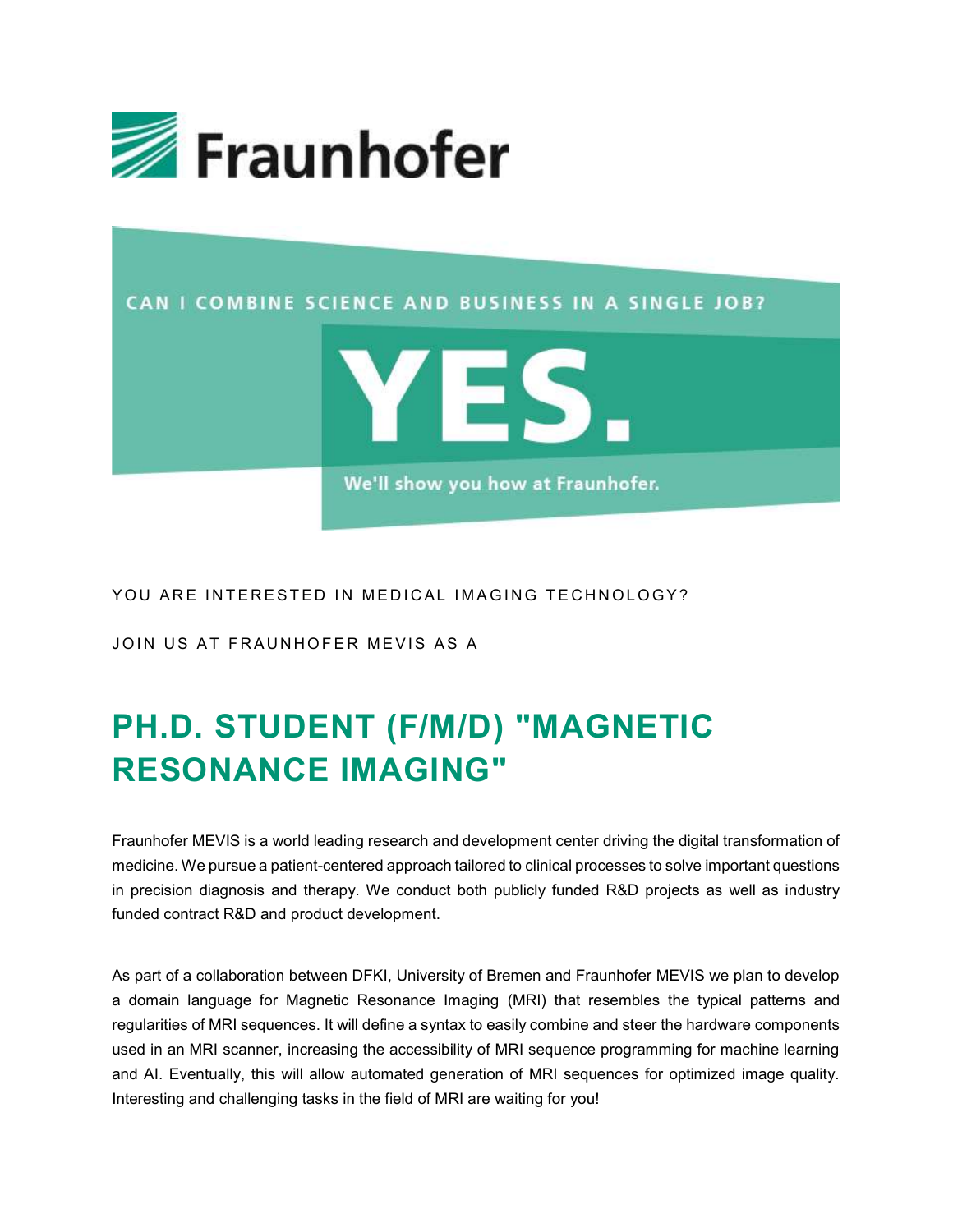## What we expect from you

- an above-average master's degree (scientific university degree) in physics, computer science, mathematics, engineering or a related discipline
- experience in object-oriented programming (C++, Python Lua)
- experience in the area of medical imaging, ideally Magnetic Resonance Imaging (MRI)
- experience in machine learning / AI will be advantageous
- high motivation to work scientifically both independently and in an interdisciplinary team with the goal of obtaining a doctoral degree
- high motivation to work scientifically with regular presentations of project results
- very good English language skills

## What you can expect from us

You will work in a young interdisciplinary institute with flat hierarchies and a variety of training and development opportunities. You can freely arrange your working hours within the framework of our trustbased working hours model and work from home if required.

The weekly working time is 39 hours. The full-time position with half pay allows 50% of your working time for your doctorate and 50% for the collaboration in the research project as a research assistant. The position is initially limited to 3 years.

The Fraunhofer-Gesellschaft attaches great importance to the professional equality of all genders.

Fraunhofer MEVIS bears the "family logo" of the Fraunhofer-Gesellschaft - a confirmation that we as an institute offer outstanding opportunities for a good work-life-balance. For example, we support our employees with flexible work options and their arrangement in terms of time and place, part-time work, childcare options (including taking care in emergencies), support in the area of homecare/eldercare, and the organization of parental leave and return to work after parental leave.

The employment of severely disabled people is also an important concern for us. If they are equally suitable, people with a severe disability are given preferential consideration.

Fraunhofer is Europe's largest application-oriented research organization. Our research efforts are geared entirely to people's needs: health, security, communication, energy and the environment. As a result, the work undertaken by our researchers and developers has a significant impact on people's lives. We are creative. We shape technology. We design products. We improve methods and techniques. We open up new vistas.